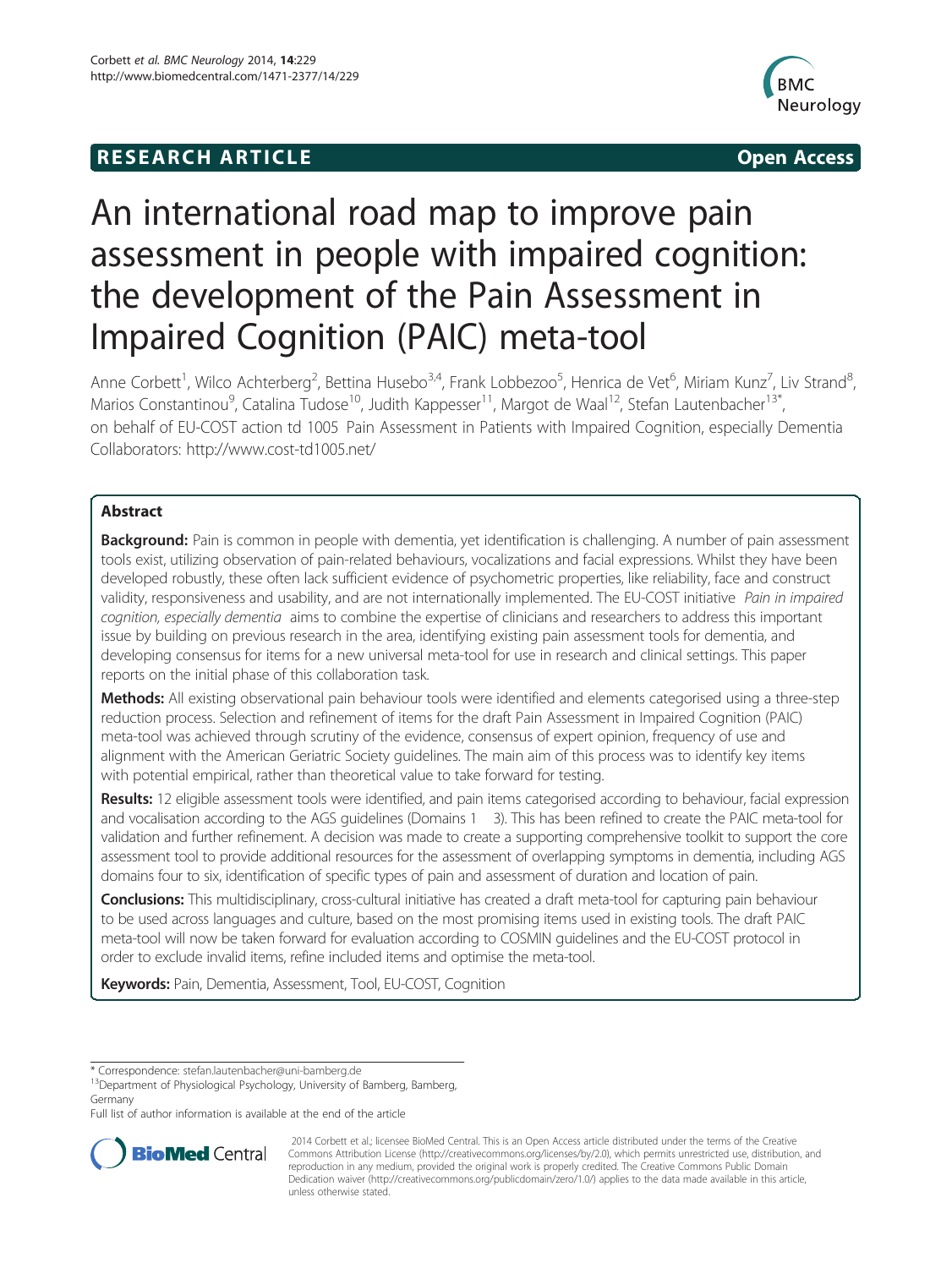## Background

There are an estimated 35.6 million people with dementia worldwide and this figure continues to rise [\[1](#page-12-0)]. The condition represents a significant public health issue, yet treatment and care often fall below basic standards due to the unique and complex challenges presented by dementia. Identification and assessment of pain in people with dementia present a particular challenge. It is thought that up to 80% of people with dementia living in care homes regularly experience pain [\[2](#page-12-0)]. However, there is conflicting evidence regarding the incidence of pain in people with dementia. A number of studies have reported lower prevalence of pain in these individuals compared to healthy older adults, although it is also likely that pain is under-reported due to the difficulties experienced by health care professionals in detecting it [\[3,4](#page-12-0)]. There is some limited evidence for altered pain pathways as a result of the pathology associated with dementia which includes degeneration of pain centres in the medial pain system [[5,6](#page-12-0)]. Some studies have also reported an increased threshold of pain tolerance in people with Alzheimers disease (AD) [\[7](#page-12-0)]. However this evidence is conflicting, with other studies reporting no alteration or increases in pain processing in AD as measured through EEG, fMRI, psychophysical and observational measures [[8](#page-12-0)]. As yet the detection of pain through these approaches is imperfect and this should be taken into account when interpreting these studies.

Pain in dementia is usually related to musculoskeletal, gastro-intestinal and cardiac conditions, genito-urinary infections, pressure ulcers and oral pain. Neuropathic pain, defined as pain caused by a lesion or dysfunction in the central nervous system, is common in dementia. This is particularly the case in people with vascular dementia (VaD) due to the high prevalence of diabetes, and stroke in this group, leading to deafferentiation, a form of central neuropathic pain caused by white matter lesions [\[9,10](#page-12-0)]. Approximately 35% of stroke patients are known to suffer from post-stroke central neuropathic pain [\[11](#page-12-0)]. Furthermore, Scherder et al. recently suggested that central neuropathic pain is by far the most undertreated type of pain in patients with dementia [\[12](#page-12-0)]. Despite these numerous established causes of pain, international epidemiological research has reported that the use of pain medication is often inappropriate in this patient group [[7](#page-12-0)]. This is particularly prominent in care home and hospital settings where people are likely to have more severe cognitive impairment and are reliant on prescription of analgesics by health professionals. A large number of studies have emphasised the challenge of assessing pain in people with dementia in these settings, and it is likely that this is the primary contributing factor to under-treatment of pain in these individuals [[7,13\]](#page-12-0).

Thorough assessment of pain is essential to ensure effective treatment and ongoing care. In most patient groups the most effective method of identifying pain is through self-report. However, a key symptom of dementia is the loss of ability to communicate, particularly in the later stages of the condition. In addition, these people often lack insight into their condition. These factors combined mean that people with dementia do not have the ability to give an accurate report of their pain, its duration, location and severity. As a result the majority of general pain assessment tools are often partially inappropriate for use in dementia. A key element of any assessment tool for dementia would be the observation of pain-related behaviours as substitutes for verbal reports of pain, especially in moderate and severe dementia, to detect the presence and intensity of pain by a trained observer. In addition, in order to provide a full picture of the pain an ideal tool would also enable assessment of the location and duration of pain through extended observation of the individual. Differentiation of pain states varies in complexity. Whilst spontaneous, acute pain, for example after a fall, is relatively easy to identify through the resulting facial, verbal, and behavioural pain indicators, chronic pain is more difficult to detect, requiring identification of more indirect pain avoidance behaviours such as reduced movement or apathy. Musculoskeletal pain can often be identified through monitoring responses to guided movements whilst visceral and neuropathic pains are more challenging to detect [\[14\]](#page-12-0). Oral pain is also particularly dominant in this patient group, yet no existing pain assessment tools include oral pain as a key factor. A recent review identified this need, and highlighted the inclusion of pain-related items such as modified oral movement and behaviours as key to a comprehensive tool [\[15\]](#page-12-0). An ideal pain assessment tool would capture a combination of all these aspects to provide a broad view of the pain experienced by an individual at one point in time. It should be noted however that the subjective experience of pain and the complexity of the issue, particularly in a patient group where comorbidities and communication impairments are common, makes the development of such a perfect tool extremely unlikely. Therefore, the most important objective of a pain assessment tool must be to enable detection of pain and its approximate intensity to enable further examination and appropriate treatment and to monitor the effects of treatment.

In 2002 the American Geriatric Society (AGS) published guidance which provides a useful framework for developing an assessment tool for pain in dementia (Table [1\)](#page-2-0) [[16](#page-12-0)]. A number of observational and informant-based assessment tools have been developed based on identification of specific behaviours, many of which align closely with the AGS guidelines. The tools are applied by a proxy rater, usually a caregiver (health professional or family carer)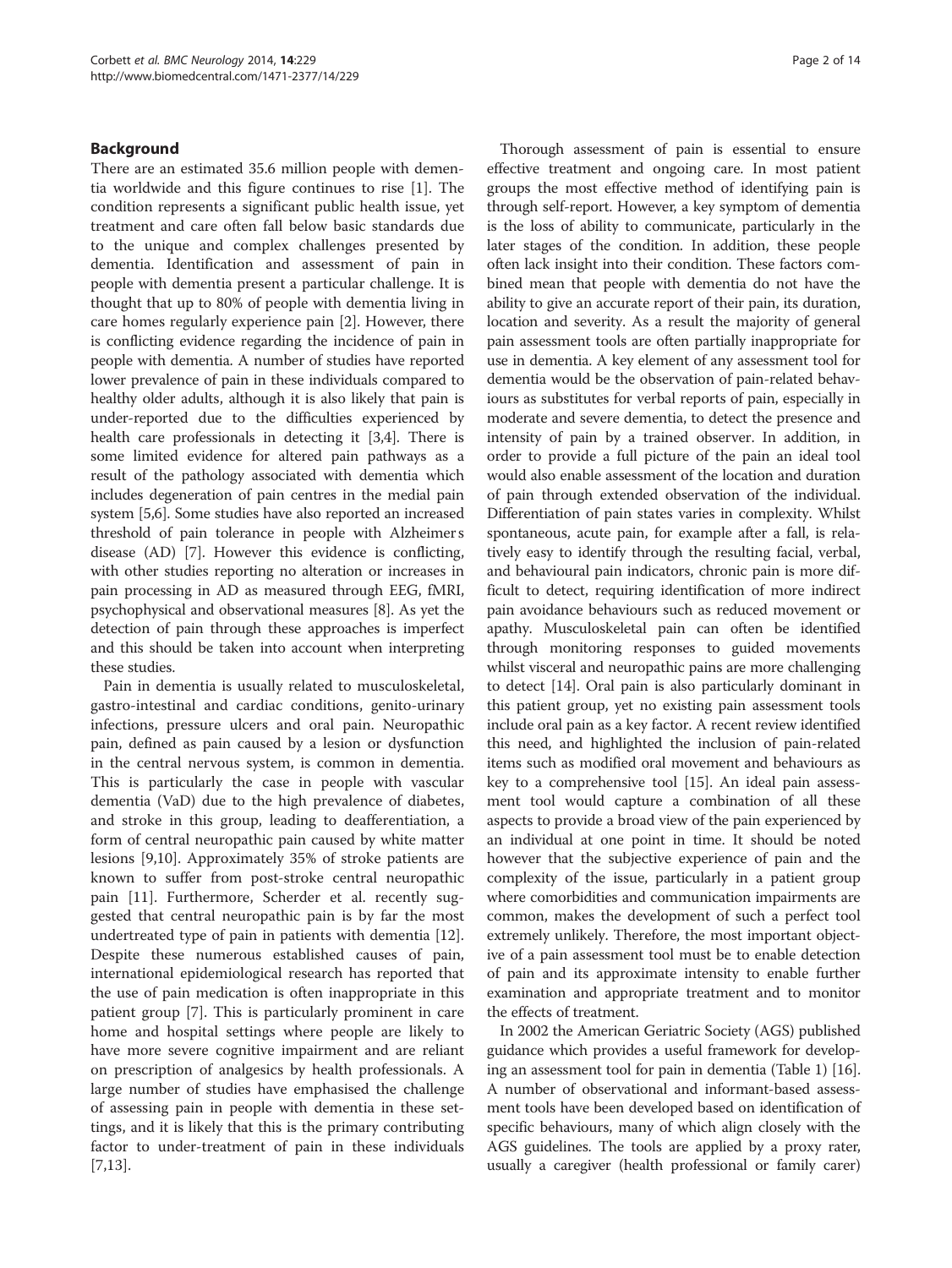<span id="page-2-0"></span>Table 1 Common Pain Behaviours in Cognitively Impaired Elderly Persons according to the AGS Panel on Persistent Pain in Older Persons [[16\]](#page-12-0)

| Domain                                      | ltems                                                     |  |  |  |  |  |  |
|---------------------------------------------|-----------------------------------------------------------|--|--|--|--|--|--|
| 1: Facial expressions                       | Slight frown/sad or frightened<br>expression              |  |  |  |  |  |  |
|                                             | Grimacing, wrinkled forehead,<br>closed or tightened eyes |  |  |  |  |  |  |
|                                             | Any distorted expression                                  |  |  |  |  |  |  |
|                                             | Rapid blinking                                            |  |  |  |  |  |  |
| 2: Verbalisations & vocalisations           | Sighing, moaning, groaning                                |  |  |  |  |  |  |
|                                             | Grunting, chanting, calling out                           |  |  |  |  |  |  |
|                                             | Noisy breathing                                           |  |  |  |  |  |  |
|                                             | Asking for help                                           |  |  |  |  |  |  |
|                                             | Verbally abusive                                          |  |  |  |  |  |  |
| 3: Body movements                           | Rigid, tense body posture,<br>quarding                    |  |  |  |  |  |  |
|                                             | Fidgeting                                                 |  |  |  |  |  |  |
|                                             | Increased pacing, rocking                                 |  |  |  |  |  |  |
|                                             | Restricted movement                                       |  |  |  |  |  |  |
|                                             | Gait or mobility changes                                  |  |  |  |  |  |  |
| 4: Changes in interpersonal<br>interactions | Aggressive, combative,<br>resisting care                  |  |  |  |  |  |  |
|                                             | Decreased social interactions                             |  |  |  |  |  |  |
|                                             | Socially inappropriate, disruptive                        |  |  |  |  |  |  |
|                                             | Withdrawn                                                 |  |  |  |  |  |  |
| 5: Changes in activity patterns             | Refusing food, appetite change                            |  |  |  |  |  |  |
| or routines                                 | Increase in rest periods                                  |  |  |  |  |  |  |
|                                             | Sleep, rest pattern changes                               |  |  |  |  |  |  |
|                                             | Sudden cessation of<br>common routines                    |  |  |  |  |  |  |
|                                             | Increased wandering                                       |  |  |  |  |  |  |
| 6 Mental status changes                     | Crying or tears                                           |  |  |  |  |  |  |
|                                             | Increased confusion                                       |  |  |  |  |  |  |
|                                             | Irritability or distress                                  |  |  |  |  |  |  |

who is familiar with the individual, and combine observation of behaviours, emotions, interactions and facial expressions. A number of systematic reviews have examined the range of tools currently available for use in dementia. One recent review concludes that there are 12 promising pain assessment tools instruments available, but the majority of these require further validation in people with dementia and for day-to-day use in clinical settings [[7](#page-12-0)]. Whilst many of the available tools have been developed through robust methodology, including intensive observation in the clinic, consultation with users and patients, and refinement of items, the existing tools are disparate, with no one universal tool. In particular, whilst there is some agreement between existing tools on the concepts for pain assessment, there is great disparity in the methods

by which they are operationalized. Importantly, existing tools frequently lack comprehensive data on face and construct validity, reliability and responsiveness. Few dictate the specific situation in which assessment should take place, for example during rest, guided movement or during daily activities, nor have the majority been developed for ease of use in clinical settings and clinical utility. As a result, no truly universal tool for detection of pain in dementia exists. There remains an urgent need to draw on the currently available resources and to develop an easyto-use assessment tool which has utility in both research and clinical settings, and robust validation data to support its implementation.

A major problem in the development of pain assessment tools is that the scope of distinct pain-related behaviours is difficult to distinguish from other behavioural symptoms that commonly arise in people with dementia. These individuals frequently develop symptoms such as agitation, aggression and apathy, collectively described as the Behavioural and Psychological Symptoms of Dementia (BPSD). 90% of people with dementia experience BPSD at some point in their condition, and this is most common in the more severe stages of their impairment. The underlying causes of BPSD are varied and complex. Pain is a major contributor, and any comprehensive pain assessment tool must consider and include BPSD to ensure these factors are identified and included in a diagnosis. There is emerging evidence indicating that verbal agitation behaviours such as complaining, negativism, repetitious sentences and questions, constant request for attention, and cursing or verbal aggression respond to pain treatment. In addition, certain BPSD such as restlessness and pacing have been shown to be sensitive to treatment with analgesics [\[17](#page-12-0)]. However, the definition of true painrelated behaviours is vague, and varies widely between individuals. This complication is likely to lead to incorrect detection of pain or and inaccurate diagnosis of BPSD due to the underlying causative pain. This inaccuracy in diagnosis can result in inappropriate treatment, including the use of antipsychotic medications to address BPSD unnecessarily. Conversely, people may be treated with analgesics under the assumption of underlying pain in the absence of a meaningful assessment, and receive analgesia without due cause. A valid pain assessment tool must therefore consider the importance of both specific and non-specific pain indicators to enable first detection of pain and then differential diagnosis of the underlying cause in order to support appropriate treatment and care.

The EU-COST action Pain in impaired cognition, especially dementia was initiated in 2011 and currently includes representatives from 16 European nations. It is a four-year initiative which aims to draw on the combined clinical, research and methodological expertise of its members which include nurses, geriatricians, psychiatrists,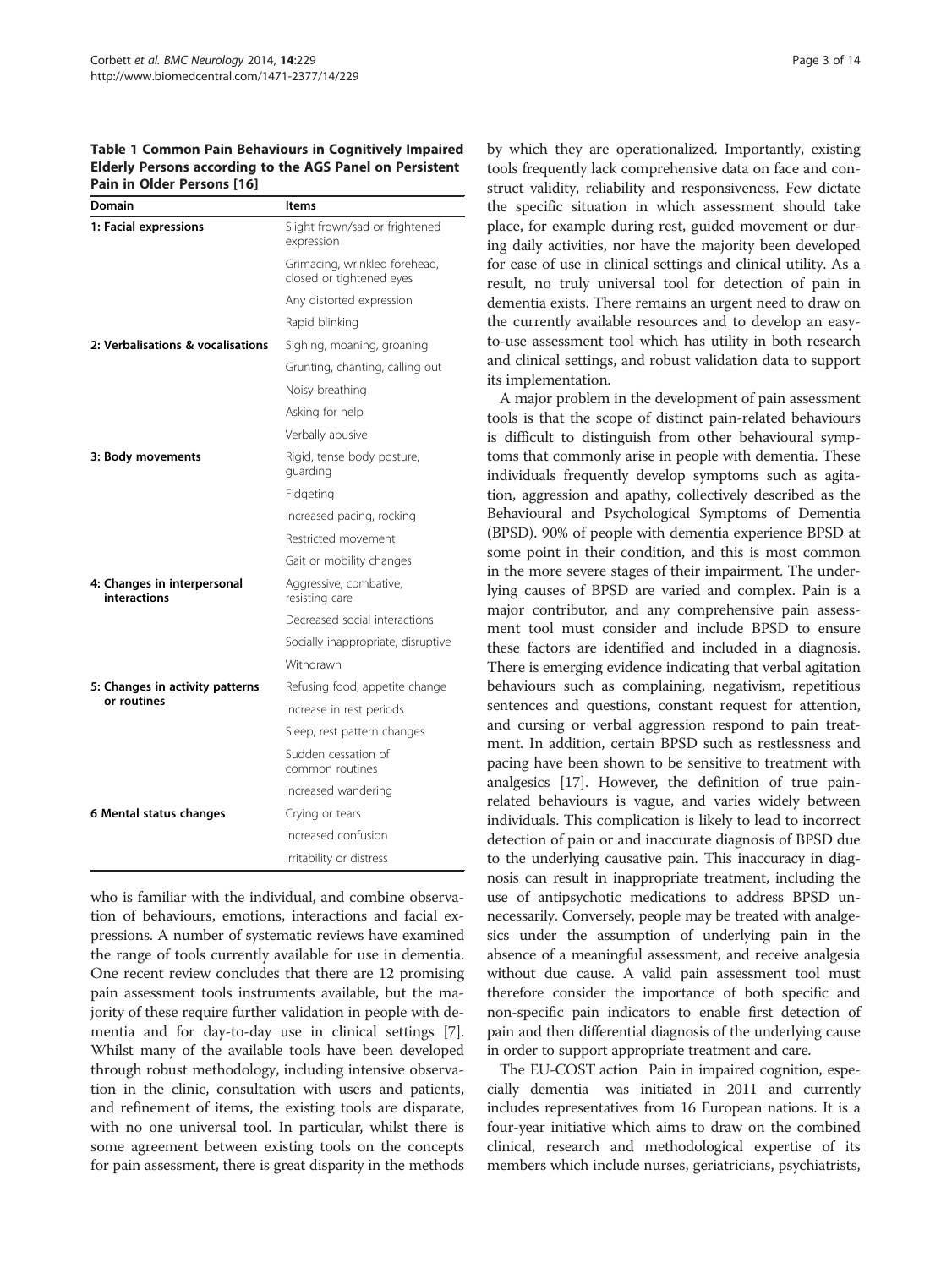anaesthesiologists, neuropsychologists, psychotherapists, physiotherapists, palliative care experts and experts in clinimetrics, in addition to physiological/experimental (human and animal) researchers. The group also includes a number of authors of previous pain assessment tools. The COST action is coordinated by a central Management Committee. Five Working Groups (Psychometrics and Algesimetry, Nursing and Care, Clinical Evaluation and Epidemiology, Experimental Evaluation and Palliative Care) have been created to oversee specific areas, all of which are integrated with representative members and cross-working to ensure effective collaboration. The primary aim of the collaboration is to establish the current situation of pain assessment in dementia and to develop and evaluate a comprehensive international tool for use in both clinical and research settings. Key elements of the proposed tool are summarised in Table 2. The multidisciplinary, cross-cultural approach will allow for a novel joined-up approach to development and evaluation, incorporating international contributions and expertise throughout the process from all key stakeholder groups. The decision to create a meta-tool based on existing instruments was informed by a thorough review of the literature and current clinical practice which revealed the absence of a single tool for use in all settings which is embedded in the practicalities of clinical practice and user-based design. The initiative aims to develop a truly unique meta-tool which, instead of being developed from

## Table 2 Key elements of the proposed PAIC tool and toolkit

| Theme          | <b>Required element</b>                                                                                                                                                                       |
|----------------|-----------------------------------------------------------------------------------------------------------------------------------------------------------------------------------------------|
| <b>Process</b> | Makes use of the best items from existing instruments,<br>developing a meta-tool with a pool of useful items                                                                                  |
|                | To provide a toolkit, not a single tool, out of which<br>instruments can be created for different contexts of<br>application (type of cognitive impairment, setting etc.)                     |
|                | Provide potential to create specific tools (or additional scales)<br>for specific pain associated conditions (such as oral-facial<br>pain, back pain, neuropathic pain)                       |
|                | Includes a quideline-and web-based, multilingual application                                                                                                                                  |
|                | Instruments for use in both clinical practice and research                                                                                                                                    |
|                | Creation and validation of instruments follows a predefined<br>process, following the COSMIN* criteria.                                                                                       |
| Quality        | Practicable and feasible in different settings (home care,<br>long term care, palliative care and acute hospital care) and<br>different countries (with first the focus on the Western world) |
|                | Sound psychometric properties, i.e. a reliable and<br>valid instrument                                                                                                                        |
|                | Sensitive to change, i.e. identify new pain and detect<br>changes after successful intervention, for instance with<br>pain medication                                                         |
|                | Feasible and valid in several important groups of people<br>with cognitive impairment, such as dementias, coma/pvs<br>and people with a mental handicap or learning disability.               |

\*COSMIN: COnsensus-based Standards for the selection of health Measurement [\[18](#page-12-0)].

patient observations, is based on the scrutiny and inclusion of items from existing assessment tools based on empirical evaluation of each item. This innovative approach ensures the best, most informative are used. Furthermore, the meta-tool will form part of a more comprehensive toolkit which will provide supporting resources and guidance to capture the nuances of pain in dementia including the specific needs of assessing pain in different locations and settings, and to support decision-making regarding the most suitable treatment. This will also support assessment in distinct patient groups including Parkinsons Disease Dementia, Huntingtons disease and delirium. Thorough evaluation of the meta-tool and the associated toolkit will conform to the newest international criteria for development and testing of measurement instruments, as have been described by the international COSMIN group [[18](#page-12-0)].

This paper describes the first phase of the EU-COST action programme of research which incorporates a thorough review of existing assessment tools for pain in dementia and the systematic evaluation of individual elements to create an initial draft meta-tool for further evaluation.

## **Methods**

## Search strategy

A systematic search of the PubMed  $(N = 186)$ , EMBASE  $(N = 143)$  and Cochrane  $(N = 11)$  databases was conducted to identify reviews of pain assessment tools published between 2005 and 2011. An updated search was conducted in September 2012 using the same criteria. The search was conducted in collaboration with the library at the University of Bergen, Norway. The following search terms were used: dementia OR Alzheimer`s disease , AND pain , aggression , neuropsychiatric , pain prevalence , pain diagnoses , pain assessment , pain assessment instruments , pain assessment recommendation , pain behaviour , management , treatment , analgesics and the names of individual and non-pharmacological treatments AND nursing home , treatment recommendation , review , randomized clinical trial .

#### Inclusion of pain assessment tools

Pain assessment tools included in this review had been published as measures and recommended in review articles between 2005 and 2011. The tools were available online or through a published article, and had been reported as useful in clinical practice for patients with dementia. Priority was placed on tools with available published data for reliability, face validity and sensitivity to change, although such evidence was limited. Furthermore, tools were selected with some indication of feasibility for use in various settings (home care, long term care, palliative care and acute hospital care) and different countries, with first the focus on the Western world, sound psychometric properties, and good psychometric properties in more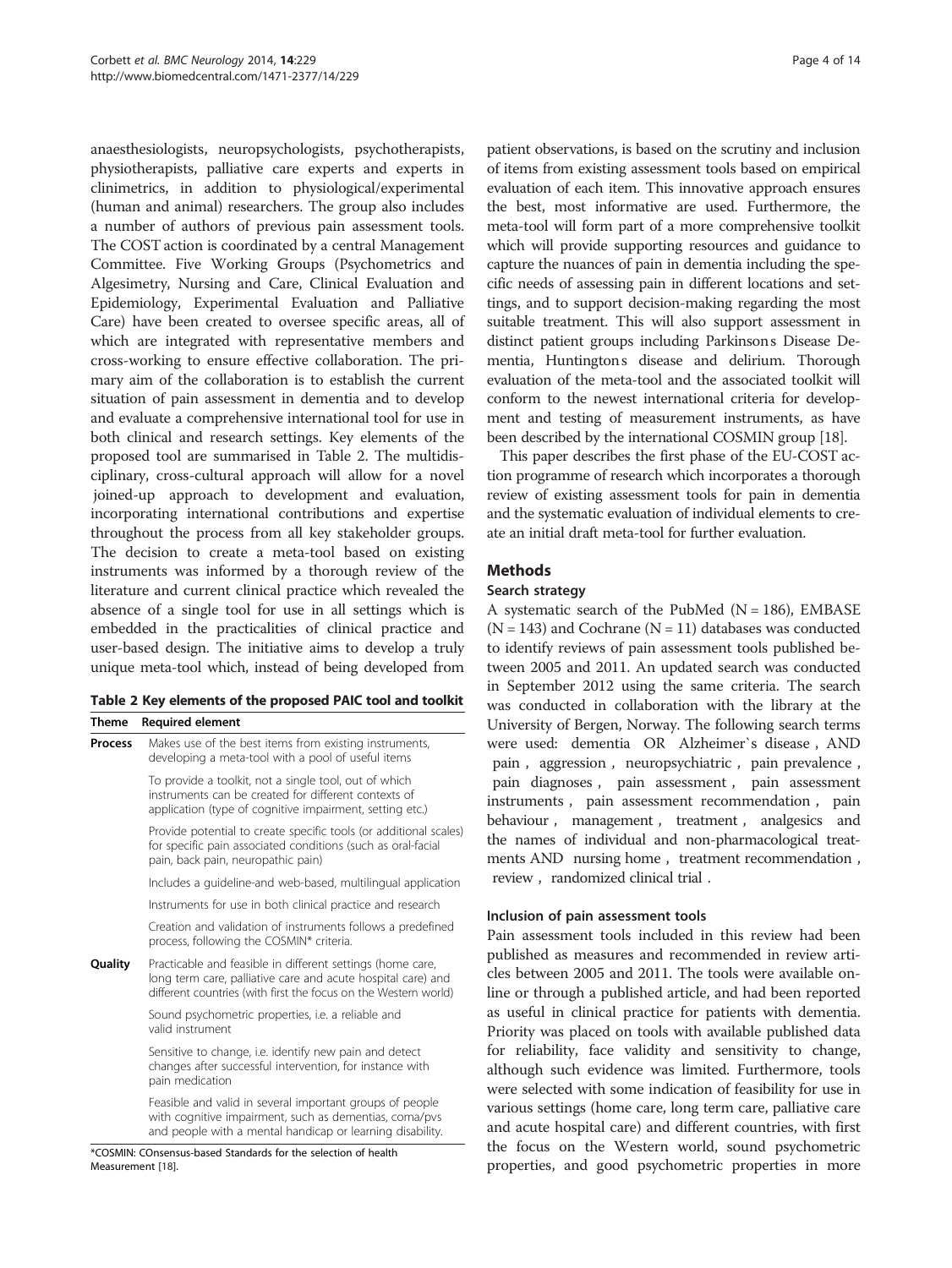than one group of people with dementia, including different types of dementia, coma or people with a learning disability. Flexibility in eligibility criteria was allowed to account for the different levels of supporting evidence. Fulfilment of eligibility criteria was confirmed through an expert consensus process including an expert panel consisting of members of the Working Groups in the EU-COST action. This rigorous selection approach ensured that the process resulted in the best possible pool of pain assessment items with which to create the new tool.

## Expert panel

The review and refinement strategy was led by a series of expert panels unique to COST Action TD 1005. Psychometric scale development was primarily performed by the Psychometrics and Algesimetry Panel, which had met 11 times since the start of the Action in 2011. The panel consisted of a multidisciplinary team with expertise in pain, dementia, psychology, nursing, geriatric medicine and clinimetrics who contributed to a series of consensus meetings conducted in person. This panel was constantly interacting with other panels responsible for usability, clinical and experimental validation and reliability testing and consideration of special situations like end of life care. This approach focused on theoretically and empirically extracting and refining pain assessment items to develop a meta-tool based on the evidence base.

#### Review strategy

The panel scrutinised all included tools. Each assessment item was pooled to create an assessment database. This followed a three step reduction process. First, each item was allocated to the six domains published by the AGS [[16](#page-12-0)]and the frequency with which each individual assessment item appeared in the total pool was recorded to provide an indication of the representation of each item in existing validated scales. Items with a frequency of two and more automatically qualified for further consideration. Items with a frequency of less than two were included if they were derived from an instrument with robust published evidence of the instruments development and validation (such as empty gaze from DOLOPLUS2). This process informed the subsequent consensus process to ensure consideration of the relative importance and use of specific item types. Second, the item pool was refined to remove repetitions. Finally, items were further categorised according to expert consensus within three main categories of the AGS guidelines facial expression, vocalisation, and body movements.

These three AGS guideline domains were selected for further scrutiny by expert panel consensus as they were considered to be the most relevant, building on previous research regarding pain behaviour, and aspects covered

by other assessment tools. The remaining three domains (interpersonal interactions, changes in patterns or routines and change in mental status) were excluded from the main tool for two key reasons. Firstly, a number of the items from domains four, five and six that were considered most relevant to cognitive impairment, such as aggression, resistance to care and confusion were already represented in domains one, two and three. An example of this was restlessness, which fulfilled both categories of body movement (AGS Domain 3) and changes in activity patterns or routines (AGS Domain 5). Secondly, it was felt that a number of pain-related behaviours within the excluded domains were more broadly symptomatic of dementia and so might unnecessarily reduce the specificity of the tool itself. For example, changes in appetite and insomnia commonly arise as part of the progression of dementia and are not specific to pain and AGS Domains one, two and three. Items within the fourth, fifth and sixth AGS domains were therefore excluded from the main meta-tool, but planned for inclusion within the future overall toolkit through existing measures, for example to assess BPSD and mood.

## Identification of candidate pain assessment items for the PAIC tool

The full membership of the COST Action TD 1005 expert panels oversaw the selection of pain assessment items for inclusion in the preliminary draft of the Pain Assessment in Impaired Cognition (PAIC) tool, under the governance of the Psychometrics and Algesimetry panel. First, each panel was consulted on the output of the review strategy described above to form a second consensus and refinement process. Informed recommendations collated by the chair of each panel resulted in the creation of subcategories within each category described above to ensure that they covered a broad perspective within each. At least one item from each sub-category was included in the draft PAIC tool.These subcategories provided structure for the item reduction process to ensure critical areas were not excluded and to provide an accurate view of the coverage and breadth of the items as they were refined. This process also strengthened the empirical approach taken in this study. Decisions to include items were guided by published evidence of use and indication of ability to capture pain in addition to the panels expert opinion regarding their clinical utility and accuracy in pain detection. Scoring systems utilised in each tool were recorded and evaluated. The combined expertise of the panel informed the identification of systems that best balanced usability with psychometric precision. Clear definitions of each item and instructions for use were created by the expert panel and preserved for accuracy through consultation with native English speakers.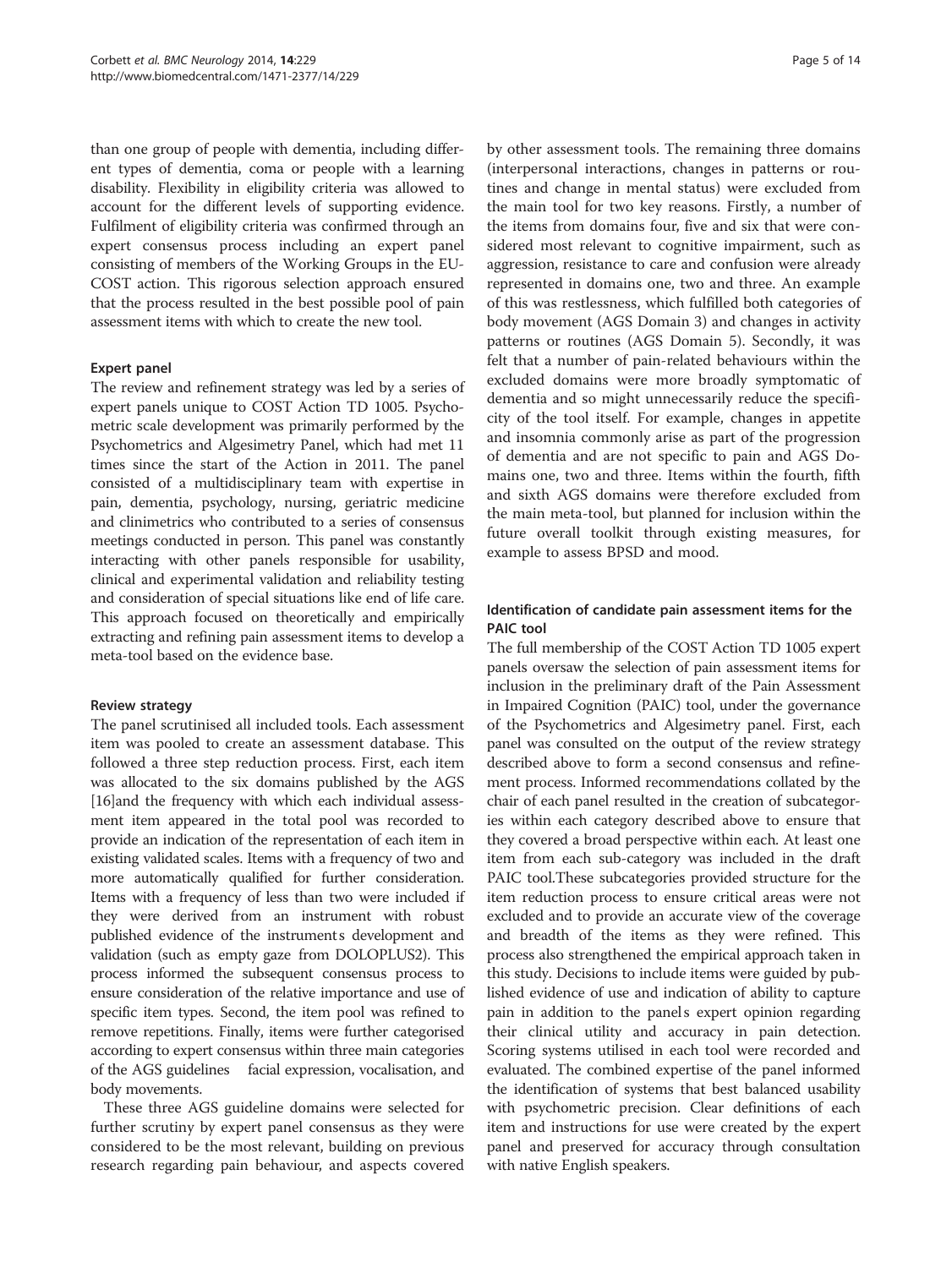## Results

#### Identification of pain assessment tools

Nine reviews of pain assessment tools were identified [[15,19-](#page-12-0)[26\]](#page-13-0). A further two reviews were identified in the updated search [\[7,13\]](#page-12-0). Scrutiny of these reviews identified 12 tools fulfilling the eligibility criteria which were also agreed through expert consensus with the Working Groups in the EU-COST action. The included assessment tools were the ABBEY Pain Scale [[27](#page-13-0)], ADD [\[28,29](#page-13-0)], CNPI [[30,31\]](#page-13-0), DS-DAT [[32,33\]](#page-13-0), DOLOPLUS-2 [\[34](#page-13-0)], EPCA-2 [\[35](#page-13-0)], MOBID-2 Pain Scale [\[14,](#page-12-0)[36](#page-13-0)], NOPPAIN [\[37](#page-13-0)], PACSLAC [[38](#page-13-0)], PAINAD [\[39\]](#page-13-0), PADE [\[40](#page-13-0)], and PAINE [\[41\]](#page-13-0) (Table [3](#page-6-0), see Additional file [1](#page-12-0)). Following scrutiny of the available validation data and discussion of clinical utility the panel agreed that no one tool showed the required feasibility and level of evidence of reliability, validity and responsiveness or showed full, appropriate clinical utility.

## Categorisation and refinement of assessment items

Item identification, frequency scoring and categorization were completed for all included scales. Expert consensus was reached regarding item selection. The panel agreed that items within AGS domains 1 3 (Facial expression, Vocalization and Body movements) were the most promising for further exploration. The panel agreed to explore the use of existing validated tools for assessment of AGS domains four, five and six, which will form part of the future toolkit. The facial expression category was divided into the subcategories cognition, emotion, anatomical orientation, autonomic reaction and qualitative judgment of expression. For example, the cognition subcategory was created to define the items empty gaze and seeming disinterested , which appeared sufficiently often as indicative pain behavior in the included scales, and were agreed within the expert panel to reflect cognitive impairment. The vocalization category consisted of verbal utterances, nonverbal utterances and breaths, and the body movement category was split into tension, defense, pain relieving adjustments and restlessness (Table [4\)](#page-7-0). Repeated items, or items that overlapped to a large extent, were removed. A high degree of consistency and repetition was recorded for each scale. The highest rate of consistency was within facial expressions items where 41% of items were found in at least two scales.

#### Selection of items for inclusion in the PAIC tool

For each of the 12 sub-categories within the domains of Facial Expression, Body movements and Vocalisation, the expert panel selected the most promising pain assessment items within each sub-category. Selection was based on frequency of use of items in published assessment scale (Table [5](#page-8-0)). Further selection was then based on interpretation by the expert panel, informed by published laboratory and clinical observation and experimental studies, documented response to pain treatment through existing studies including clinical trials and clinical experience of the panel.

This process resulted in a final item pool for each of the 12 subcategories within the three domains to be taken forward for reliability and validity testing in clinical and experimental settings. A number of items included in the tool were considered by the panel to be potentially less accessible to an observer than others, and more dependent on unsystematic inference. The decision was made to include these items in the draft tool to enable further empirical item reduction during the validity and reliability testing so as to avoid making a-priori assumptions on the utility of these elements of the tool.

## Creation of preliminary draft of the PAIC tool for experimental and clinical testing

The expert panel came to consensus regarding the format and scoring structure for each assessment item. Key factors were ease of use and clarity for the user regarding the meaning of each score. It was agreed that at this preliminary stage a graded scoring system would be taken forward for testing. Based on the literature, a four-point Likert scale was developed to enable rating of each item [\[42,43](#page-13-0)]. It was agreed that this would produce a sensitive measure of presence of pain, in addition to providing a measure of pain intensity. This was considered to be critical for use in research settings in order to assess the impact of an intervention on pain. It is therefore expected that this format would be used in research settings. The panel emphasised that for use in clinical practice a dichotomous response (present/absent) may support ease of use, particularly in settings such as care homes where simplicity and usability is a key consideration in implementation. It is expected this simpler format will be produced following the full evaluation of the scale prior to dissemination and this will be a focus of future development. It was recognised that the refinement needed to create a simple clinical tool may be challenging, particularly due to the need to retain sensitivity to change which may be lost if the four-point scale is removed.

Definitive descriptions of each item and instructions for use of the tool were adapted from the original source tools through expert panel discussions and through consultation with a native English speaker. The final draft version of the PAIC tool for validity and reliability testing in clinical settings is shown in Tables [6](#page-9-0), [7](#page-10-0) and [8.](#page-10-0)

### **Discussion**

Pain in dementia is a critical clinical issue which presents significant challenges for treatment and care. As the numbers of people with dementia increase alongside the ageing population, assessment and treatment of pain in this patient group will become an increasingly important and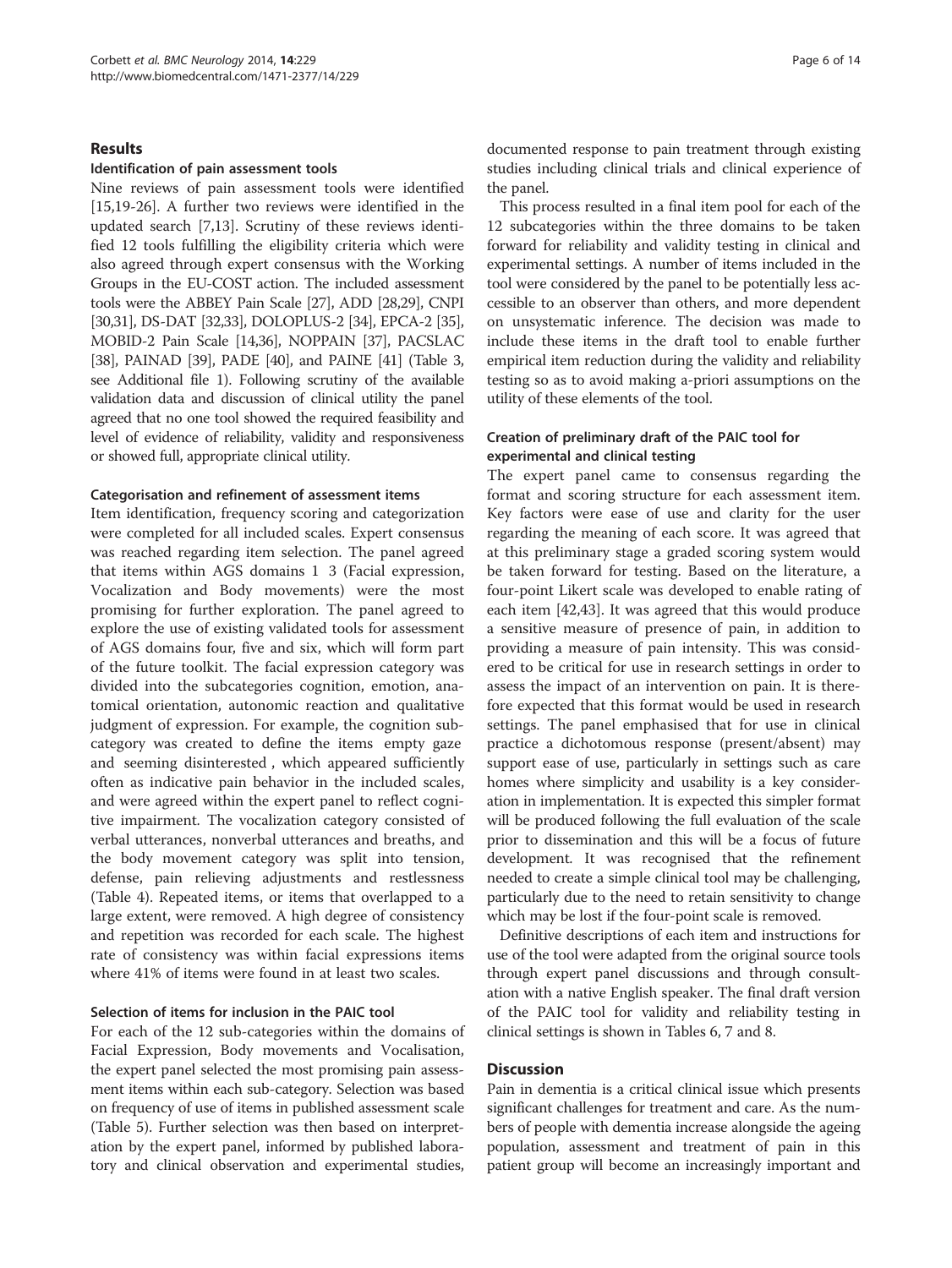<span id="page-6-0"></span>

|                                     | Stolee<br>et al. [24] | Zwakhalen<br>et al. [26] | Herr et al.<br>$[21]$ | Hadjistavropoulos<br>et al. [20] | van Herk<br>et al. [25] | Chapman<br>et al. [19] | Park<br>et al. [23] | Lobbezoo<br>et al. [15] | Herr<br>et al. [22] | Corbett<br>et al. [7] | Husebo<br>et al. [13] |
|-------------------------------------|-----------------------|--------------------------|-----------------------|----------------------------------|-------------------------|------------------------|---------------------|-------------------------|---------------------|-----------------------|-----------------------|
| No of scales included<br>in reviews | 10                    | 12                       | 10 <sup>°</sup>       | 11                               | 13                      | 3                      | 11                  | 9                       | 15                  | 12                    | 12                    |
| <b>Abbey</b> [27]                   |                       | X                        | $\times$              | $\mathsf X$                      | $\times$                |                        | X                   |                         | X                   | X                     | Χ                     |
| ADD [28,29]                         |                       |                          | X                     |                                  | X                       |                        | $\times$            | $\times$                |                     | X                     | Χ                     |
| CNPI [30,31]                        | $\times$              | $\times$                 | $\times$              | $\mathsf X$                      | $\times$                |                        | X                   |                         | X                   | X                     | Χ                     |
| DS-DAT [32,33]                      | $\times$              |                          | X                     | $\times$                         | X                       |                        | X                   | X                       | X                   | Χ                     | Χ                     |
| DOLOPLUS 2 [34]                     | $\times$              | X                        | $\times$              | X                                | X                       |                        |                     | X                       | X                   | $\mathsf X$           | Χ                     |
| <b>EPCA [35]</b>                    | $\times$              | $\times$                 |                       |                                  |                         | X                      |                     |                         | $\times$            | $\times$              | X                     |
| MOBID-2 [14,36]                     |                       |                          |                       |                                  |                         |                        |                     |                         |                     | X                     | Χ                     |
| NOPPAIN [37]                        |                       | X                        | X                     | $\chi$                           | X                       |                        | X                   |                         | X                   | Χ                     | Χ                     |

 $\bar{X}$ 

 $\mathsf{x}$ 

 $\mathsf X$ 

 $\mathsf X$ 

X

PACSLAC [[38](#page-13-0)]  $\begin{array}{ccccc} \chi & \chi & \chi & \chi \end{array}$ 

PAINE [[41](#page-13-0)]  $\qquad \qquad \times \qquad \qquad \times \qquad \qquad \times$ 

X

 $x$  x x

 $X$  x x x  $X$ 

**PAINAD [[39](#page-13-0)]**  $\times$   $\times$   $\times$   $\times$   $\times$ 

**PADE [[40](#page-13-0)]**  $\times$   $\times$   $\times$ 

'x' indicates scale included in the published systematic review; 'X' indicates scales recommended by the review.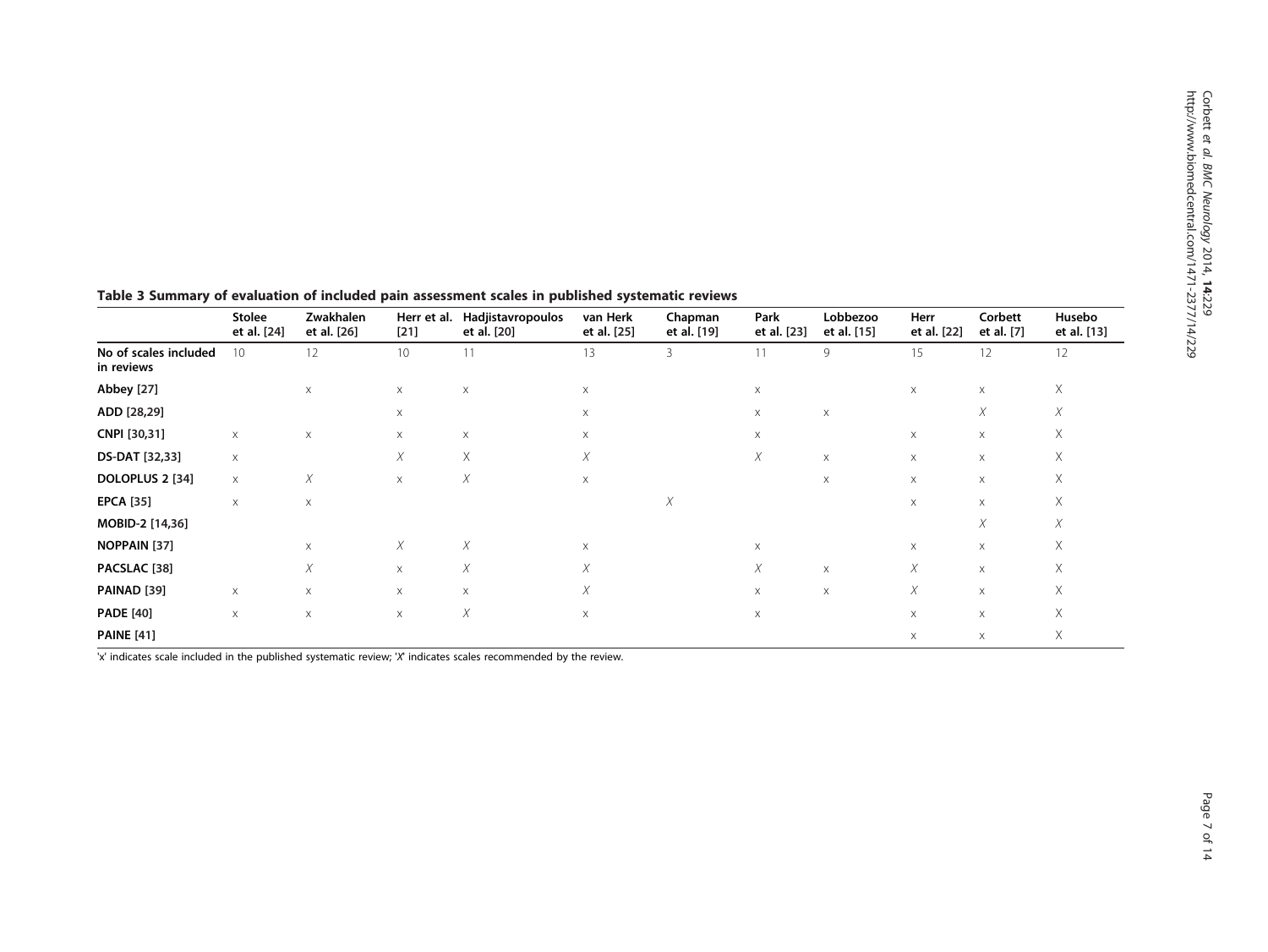<span id="page-7-0"></span>Table 4 Categories of items identified by the expert panel in domains 1 3 in the American Geriatric Society guidance

| <b>Facial Expression</b><br>(AGS domain 1) | Vocalization<br>(AGS domain 2) | <b>Body movement</b><br>(AGS domain 3) |
|--------------------------------------------|--------------------------------|----------------------------------------|
| 1. Cognition                               | 1. Verbal<br>utterances        | 1. Tension                             |
| 2. Emotional state                         | 2. Nonverbal<br>utterances     | 2. Defensive<br>behaviour              |
| 3. Anatomically-based<br>descriptions      | 3. Breath                      | 3. Pain relieving<br>adjustments       |
| 4 Autonomic reactions                      |                                | 4 Restlessness                         |
| 5. Qualitative judgment of<br>expression   |                                |                                        |

potentially costly consideration. The EU-COST initiative aims to address this issue by drawing on existing evidence and leading experts in clinical, professional and academic fields and by strengthening international collaboration. The initiative aims to provide an international roadmap to a better understanding of pain in people with cognitive impairment and ultimately to improve the assessment of pain across all treatment settings. This paper describes the first phase of the collaboration. The objective is to combine evidence from the literature and published pain assessment instruments with clinical and methodological expertise to reach consensus within Europe on a core assessment tool for pain in people with dementia.

A review of existing assessment tools revealed a number of potentially useful tools. No one tool showed the required feasibility and level of evidence of reliability, validity and responsiveness or showed full, appropriate clinical utility according to the consensus process, inclusion criteria and expert opinion of the COST Action panel (Table [3\)](#page-6-0). However, many of the existing tools identified by the review were based on robust development work with some validation data, thus providing a valuable pool of items from which to build a composite meta-tool. This is strengthened by the emerging theme of consistently utilised items across many of the scales, particularly in facial expressions, which support the value of this approach. The collaboration has agreed on the urgent need for one universal user-led pain assessment tool for use with people with dementia in various clinical and care settings. A key element in the development of a new pain assessment tool for dementia was the need to build on and improve on the existing evidence base and available tools rather than to develop a tool from scratch, hereby creating a meta-tool. A further important aim was to create a meta-tool with international consensus from stakeholders across many European countries in an effort to ensure comprehensive implementation of the final product. This is a critical point as a universal assessment tool would enable standardisation of both clinical practice and assessment in

research, neither of which are currently possible with the existing pain assessment tools. Creation of the metatool was achieved through a systematic scrutiny of current tools to identify the most reliable, frequently used items for pain assessment followed by close working with healthcare professionals to ensure clinical utility from an early stage. Importantly, each decision-making step within the development of this meta-tool has been informed by key considerations in pain assessment. Selection of items for inclusion focussed primarily on measurement of the intensity of pain, with plans to include additional methods for identifying pain location and duration in the future full toolkit. This approach, overseen by an experienced expert panel, has ensured the meta-tool includes the best items for detection of pain across the broad spectrum experienced by this patient group. The panel recognises the potential limitation to this methodology which centres around the assumption that the key concerns and challenges in assessment of pain in cognitive impairment have already been recognised. This raises the possibility that issues neglected by the literature or unrecognised within the panel may not be incorporated into the work. However, this risk has been mitigated by ensuring a robust methodology for the literature review and the broad cross-section of expertise and experience within the expert panel.

A critical aspect of this work is the unique approach taken that differentiates the PAIC meta-tool from approaches taken to develop previous observational scales. The process did not commence with observation of patient behavior, but from scrutiny of existing instruments. The underlying premise is that existing scales are based on robust, peer-reviewed observational and validation work conducted by respectable experts in the field, and thus that a meta-tool can be developed by building on this documented work and extracting the most relevant parts of each existing instrument [\[14](#page-12-0)[,27-41\]](#page-13-0). It is therefore important to emphasise that PAIC is a meta-tool due to its inherited knowledge and evidence-base from existing instruments. The quality of the meta-tool was ensured by the systematic selection of instruments from which to derive items, as described in the methodology.

As a result, all items included in the PAIC meta-tool are considered to have face validity due to their selection by the expert panel. Thus, they are included in the current draft version pending scrutiny at the next stage of empirical reliability and validity tests. No item will be excluded until this process is complete, thus maintaining the integrity of the meta-tool approach. An example of this is the empty gaze item which, although not immediately indicative of pain, was included by the expert panel due to its presence in the DOLOPLUS-2 scale, which has good validity data. Other items are also included which may appear to have less specificity for pain, such as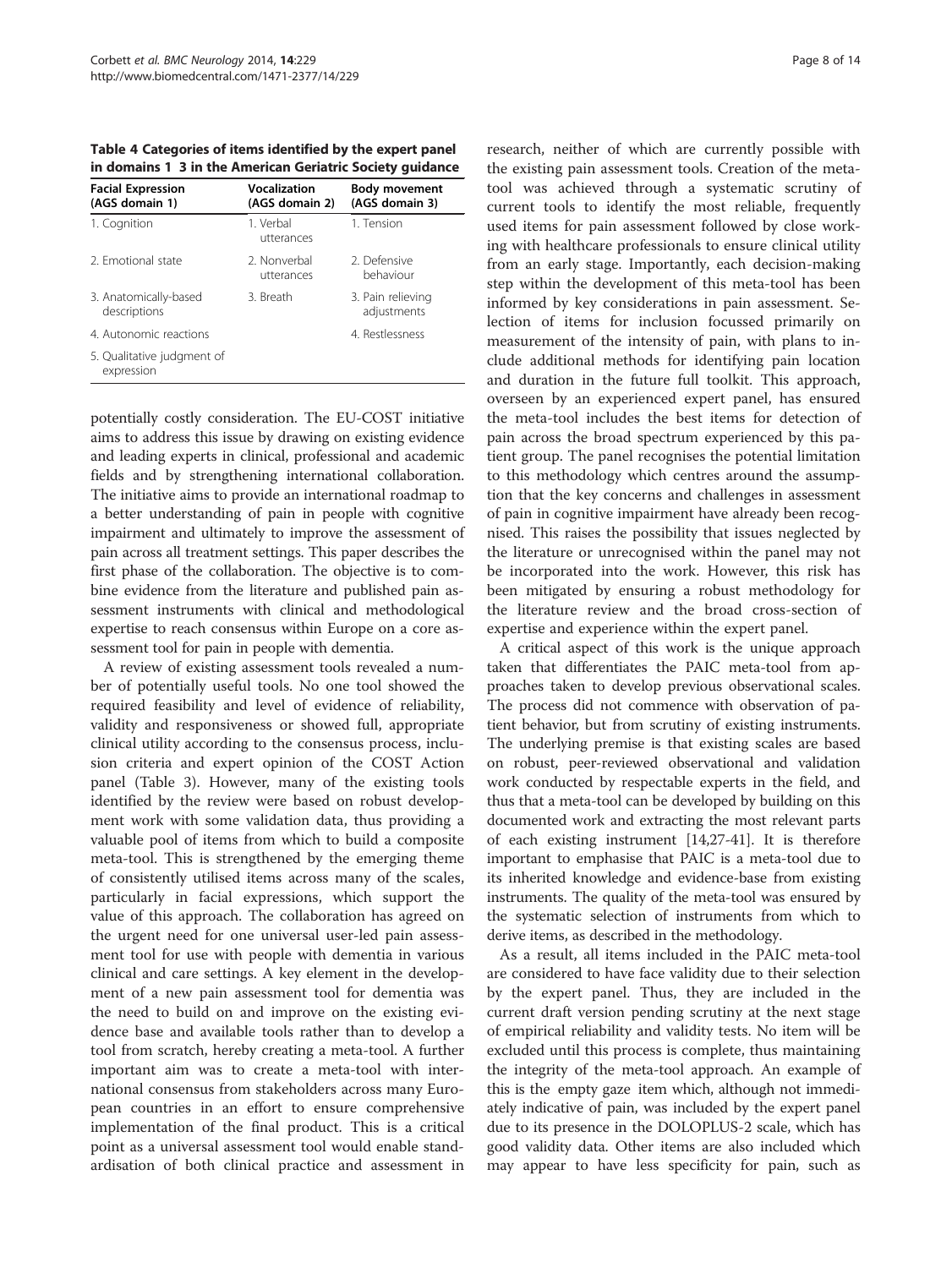#### <span id="page-8-0"></span>Table 5 Rationale for inclusion of pain assessment items in PAIC

#### Table 5 Rationale for inclusion of pain assessment items in PAIC (Continued)

|                          | Frequency of use in<br>published tools | Item explanation<br>derived from<br>published tools                            |
|--------------------------|----------------------------------------|--------------------------------------------------------------------------------|
| <b>FACIAL EXPRESSION</b> |                                        |                                                                                |
| Pained expression        | 1                                      | Facial display of pain                                                         |
| Frowning                 | 7                                      | Lowering and drawing<br>brows together                                         |
| <b>Narrowing eyes</b>    | 1                                      | Grimacing, narrowed<br>eyes with tension<br>around the eyes                    |
| <b>Closing eyes</b>      | 3                                      | Not just blinking                                                              |
| Raising upper lip        | 1                                      | Grimacing, upper lip raised,<br>nose may be wrinkled                           |
| Opened mouth             | 1                                      | The lips are parted, jaw<br>is dropped                                         |
| <b>Tightened lips</b>    | 2                                      | Lips are pressed together<br>and appear more narrow                            |
| Clenched teeth           | 3                                      | Teeth are pressed together<br>with tension                                     |
| <b>Empty gaze</b>        | 1                                      | Eyes do not reflect any<br>emotion or thinking activity<br>(blank expression)  |
| Seeming<br>disinterested | 1                                      | Face does not reflect<br>any interest in the<br>environment                    |
| Pale face                | 1                                      | Pale skin colour                                                               |
| Teary eyed               | 5                                      | Watery eyes                                                                    |
| Looking tense            | 3                                      | Facial display of strain<br>or worry                                           |
| Looking sad              | 6                                      | Facial display of<br>unhappiness, sorrow or low<br>mood                        |
| Looking<br>frightened    | 6                                      | Facial display of fear,<br>alarm or heightened<br>anxiety                      |
| <b>BODY MOVEMENTS</b>    |                                        |                                                                                |
| Freezing                 | 2                                      | Tense, sudden stiffening,<br>rigid, avoiding movement,<br>holding breath       |
| Curling up               | 3                                      | Curling up the body tightly,<br>pulling in arms and legs                       |
| <b>Clenching hands</b>   | $\overline{4}$                         | Tensing hands, making fists,<br>grabbing objects tightly                       |
| <b>Resisting care</b>    | 5                                      | Resisting being moved<br>or resisting care, being<br>uncooperative             |
| Pushing                  | 2                                      | Actively pushing somebody<br>or something away                                 |
| Guarding                 | 7                                      | Protecting affected area,<br>holding body part, avoiding<br>touch, moving away |
| Rubbing                  | 3                                      | Tugging or massaging<br>affected area                                          |
| Limping                  | 3                                      | Avoiding pain while<br>walking in an uneven way                                |

| <b>Restlessness</b>         | 9              | Fidgeting, agitation,<br>rocking back and forth                           |
|-----------------------------|----------------|---------------------------------------------------------------------------|
| Pacing                      | $\mathfrak{D}$ | Wandering restlessly<br>back and forth (might<br>also be in a wheelchair) |
| <b>VOCALISATION</b>         |                |                                                                           |
| Using offensive<br>words    | $\mathfrak{D}$ | Cursing, swearing, or<br>using foul language                              |
| Using<br>pain-related words | 5              | Using pain words, like<br>ouch, ow, or that hurts                         |
| <b>Repeating words</b>      | $\overline{2}$ | Repeating words or<br>phrases again and again<br>(not stuttering)         |
| Complaining                 | 3              | Expressing being unhappy,<br>sick, uncomfortable, and/or<br>in pain       |
| Shouting                    | 1              | Using a loud voice to<br>express words                                    |
| Mumbling                    | 3              | Uttering words and/or<br>sounds indistinctly                              |
| Screaming                   | $\overline{4}$ | Using a loud and/or<br>high-pitched voice to<br>express sounds            |
| Groaning                    | 10             | Moaning, making a deep,<br>inarticulate sound                             |
| Crying                      | 10             | Whimpering, sobbing,<br>wailing, or weeping                               |
| Gasping                     | $\overline{4}$ | Breathing sharply,<br>laboriously, and/or loudly                          |
| Sighing                     | 3              | Taking in and letting<br>out a long, loud breath                          |

anxiety. These apparently non-specific items have been included following the same rationale, with fidelity to the meta-tool approach. The further refinement stages will determine the inclusion of each item in the final version of the meta-tool, based entirely on the reliability and validity testing. It is likely that some non-specific items will succeed in this next stage of refinements since pain does not always manifest in uniquely specific behaviours. It is expected that pain-specific items will enable diagnostic differentiation of pain from other negative states and that non-specific items such as anxiety will enable a complete clinical picture of a patient. This highlights the importance of validating the draft meta-tool to understand what combination of specific and non-specific items are most valuable.

The PAIC meta-tool will now be translated into at least seven European languages (German, Dutch, Romanian, Greek, Norwegian, Spanish, Italian) using the established Buffalo translation protocol [\[44](#page-13-0)]. Translated versions will then be checked for accuracy using the Think Aloud technique in which the translation is used in real settings by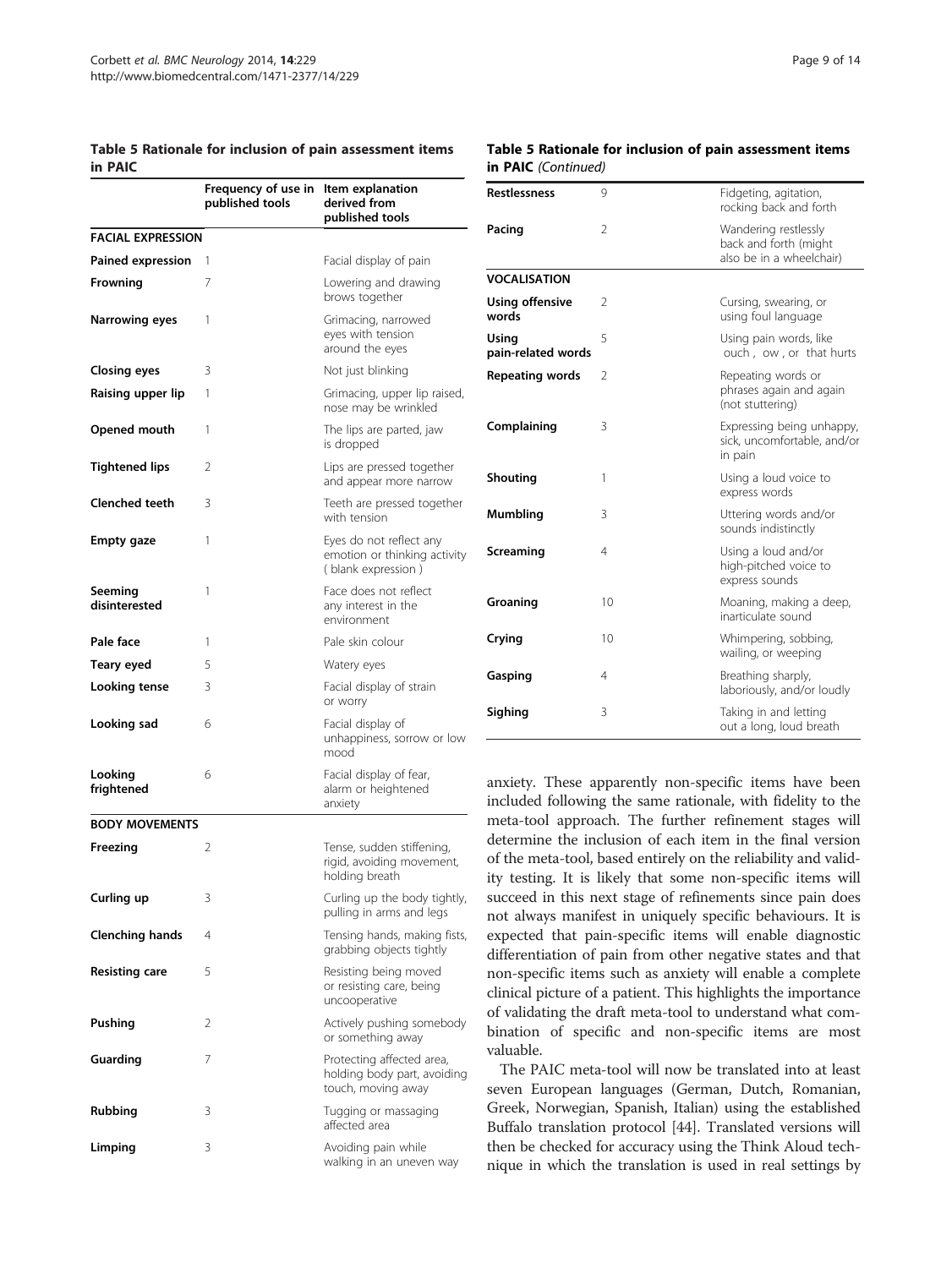|                                    | <b>MEANING OF ITEMS</b>                                                 |        | Slight<br>degree degree |                |        | Not scored                                                                                                              |             |              |   |  |  |
|------------------------------------|-------------------------------------------------------------------------|--------|-------------------------|----------------|--------|-------------------------------------------------------------------------------------------------------------------------|-------------|--------------|---|--|--|
|                                    |                                                                         |        |                         |                |        | $a =$ Item is not clear<br>$b =$ Situation is unsuitable<br>$c =$ Physical status of person<br>not suitable for scoring |             |              |   |  |  |
| <b>FACIAL EXPRESSIONS</b>          |                                                                         | Not    |                         | Moderate       | Great  |                                                                                                                         |             |              |   |  |  |
|                                    |                                                                         | at all |                         |                | degree |                                                                                                                         |             |              |   |  |  |
|                                    |                                                                         |        |                         |                |        |                                                                                                                         | $d =$ Other |              |   |  |  |
| Pained expression <sup>a</sup>     | Facial display of pain                                                  | 0      | 1                       | $\overline{2}$ | 3      | a                                                                                                                       | b           | $\mathsf{C}$ | d |  |  |
| <b>Frowning</b> <sup>a</sup>       | Lowering and drawing brows together                                     | 0      | 1                       | 2              | 3      | a                                                                                                                       | b           | $\subset$    | d |  |  |
| Narrowing eyes <sup>c</sup>        | Narrowed eyes with tension around the eyes                              | 0      | 1                       | $\overline{2}$ | 3      | a                                                                                                                       | b           | C            | d |  |  |
| Closing eyes <sup>c</sup>          | Not just blinking                                                       | 0      | 1                       | $\overline{2}$ | 3      | a                                                                                                                       | b           | C            | d |  |  |
| Raising upper lip <sup>c</sup>     | Upper lip raised, nose may be wrinkled                                  | 0      | 1                       | $\overline{2}$ | 3      | a                                                                                                                       | b           | $\mathsf{C}$ | d |  |  |
| Opened mouth <sup>c</sup>          | The lips are parted, jaw is dropped                                     | 0      | 1                       | 2              | 3      | a                                                                                                                       | b           | $\mathsf{C}$ | d |  |  |
| Tightened lips <sup>c</sup>        | Lips are pressed together and appear more<br>narrow                     | 0      | 1                       | $\overline{2}$ | 3      | a                                                                                                                       | b           | $\subset$    | d |  |  |
| Clenched teeth <sup>c</sup>        | Teeth are pressed together with tension in the<br>jaw                   | 0      | 1                       | $\overline{2}$ | 3      | a                                                                                                                       | b           | $\mathsf{C}$ | d |  |  |
| Empty gaze <sup>b</sup>            | Eyes do not reflect any emotion or active<br>thought (blank expression) | 0      | 1                       | $\overline{2}$ | 3      | a                                                                                                                       | $\mathbf b$ | $\mathsf{C}$ | d |  |  |
| Seeming disinterested <sup>b</sup> | Face does not reflect any interest in the<br>environment                | 0      | 1                       | $\overline{2}$ | 3      | a                                                                                                                       | b           | $\mathsf{C}$ | d |  |  |
| Pale face <sup>d</sup>             | Pale skin colour                                                        | 0      | 1                       | $\overline{2}$ | 3      | a                                                                                                                       | b           | C            | d |  |  |
| Teary eyed <sup>d</sup>            | Watery eyes                                                             | 0      | 1                       | $\overline{2}$ | 3      | a                                                                                                                       | b           | C            | d |  |  |
| Looking tense <sup>e</sup>         | Facial display of strain or worry                                       | 0      | 1                       | 2              | 3      | a                                                                                                                       | b           | $\mathsf{C}$ | d |  |  |
| Looking sad <sup>e</sup>           | Facial display of unhappiness, sorrow or low<br>mood                    | 0      | 1                       | 2              | 3      | a                                                                                                                       | b           | $\mathsf{C}$ | d |  |  |
| Looking frightened <sup>e</sup>    | Facial display of fear, alarm or heightened anxiety 0                   |        | 1                       | 2              | 3      | a                                                                                                                       | b           | $\subset$    | d |  |  |

#### <span id="page-9-0"></span>Table 6 Pain assessment by observer ratings in PAIC tool: Facial Expressions items\*

\*Instructions to users: Please record the appearance of each facial expression described in the table below. Rate the intensity of the expression from not at all to a great degree . If an item is not scored please indicate why not.

Subcategories: <sup>a</sup>emotion, <sup>b</sup>cognition, <sup>c</sup>anatomical orientation, <sup>d</sup>autonomic reaction, <sup>e</sup>qualitative judgment of expression.

health professionals to identify errors in translation and to address any issues before use (Figure [1\)](#page-11-0). The meta-tool will then be taken forward for pilot evaluation in clinical settings to establish the feasibility, reliability and clinical utility of each item using the COSMIN methodology as a criterion for psychometric testing [\[18\]](#page-12-0). It will also undergo additional experimental testing to determine its psychometric quality. This will be the first initiative on pain in impaired cognition to use this approach. The evaluation will enable refinement of the meta-tool to ensure the final item set will be based on the empirical, rather than theoretical performance of each item in pain assessment. These data will inform the development of a final meta-tool. Following further refinements a full clinical trial will be conducted in at least three but likely more countries across settings including hospitals, specialist secondary and primary care settings and long term care homes. This will provide a comprehensive dataset of all psychometric properties of the meta-tool and will ensure that the end result is of true utility for international use in research and clinical settings. Through the EU-COST initiative additional theoretical, qualitative and experimental evaluations will

be performed to support the core assessment of the metatool and provide critical insight to inform the final version and its use.

The inherent strength of this work lies within the collaborative approach, which includes representatives from 16 countries. Members include aetiological, experimental and clinical (geriatric) academics, nurses, physicians, dentists, psychologists, physiotherapists and methodological experts, in addition to individuals with experience of cognitive impairment outside the field of dementia. It is the first initiative to build on the full library of existing tools, within the framework of pain assessment published by the AGS, to create a user-led assessment meta-tool for pain in dementia and cognitive impairment. We do acknowledge the potential limitations within the scope of the work, including the lack of representation from non-EU nations, particularly the US and Canada. However the EU-COST collaboration has valuable contacts in key non-member countries, such as the USA, Canada and Australia, which will be strengthened during the course of the project. To date, researchers from the US and Canada have already been consulted and involved at certain points.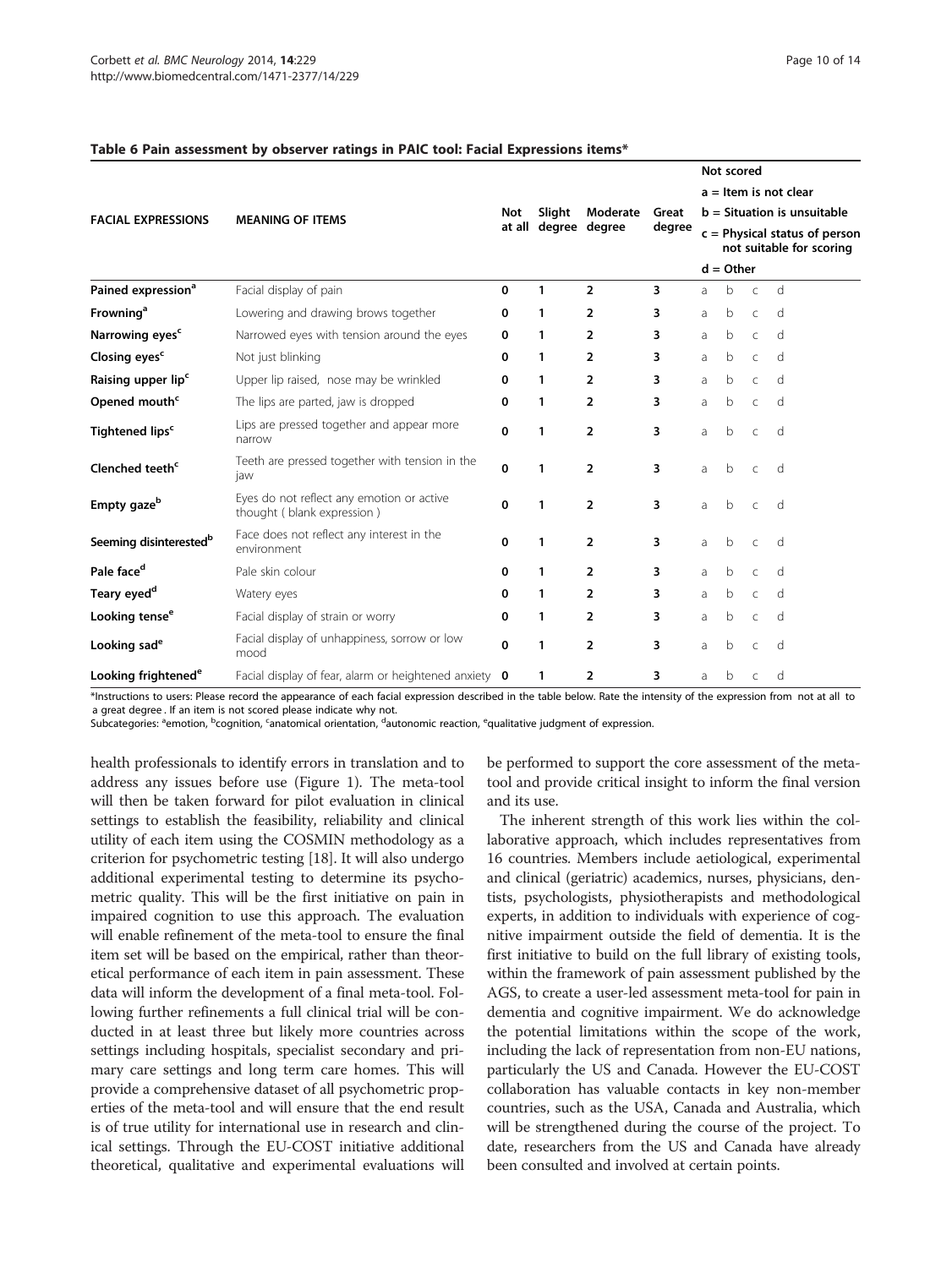|                                 |                                                                             |              |                  |                    |                 |                                                                                              | ivot scoreg             |               |   |  |  |
|---------------------------------|-----------------------------------------------------------------------------|--------------|------------------|--------------------|-----------------|----------------------------------------------------------------------------------------------|-------------------------|---------------|---|--|--|
|                                 | <b>MEANING OF ITEMS</b>                                                     |              | Slight<br>degree | Moderate<br>degree | Great<br>degree |                                                                                              | $a =$ Item is not clear |               |   |  |  |
| <b>BODY</b><br><b>MOVEMENTS</b> |                                                                             | Not          |                  |                    |                 | $b =$ Situation is unsuitable<br>$c =$ Physical status of person<br>not suitable for scoring |                         |               |   |  |  |
|                                 |                                                                             | at all       |                  |                    |                 |                                                                                              |                         |               |   |  |  |
|                                 |                                                                             |              |                  |                    |                 |                                                                                              | $d =$ Other             |               |   |  |  |
| Freezing <sup>a</sup>           | Sudden stiffening, avoiding movement, holding breath                        | $\mathbf{0}$ |                  | 2                  | 3               | a                                                                                            | b                       | $\mathsf{C}$  | d |  |  |
| Curling up <sup>a</sup>         | Curling up the body tightly, pulling in arms and legs                       | 0            |                  | $\overline{2}$     | 3               | a                                                                                            | b                       | C             | d |  |  |
| Clenching hands <sup>a</sup>    | Tensing hands, making fists, grabbing objects tightly                       | 0            |                  | $\overline{2}$     | 3               | a                                                                                            | b                       | $\mathcal{C}$ | d |  |  |
| Resisting care <sup>b</sup>     | Resisting being moved or resisting care, being<br>uncooperative             | $\Omega$     |                  | $\overline{2}$     | 3               | a                                                                                            | $\mathsf{h}$            | $\mathcal{C}$ | d |  |  |
| Pushing <sup>b</sup>            | Actively pushing somebody or something away                                 | 0            |                  | $\overline{2}$     | 3               | a.                                                                                           | $\mathsf{h}$            | $\mathsf{C}$  | d |  |  |
| Guarding <sup>b</sup>           | Protecting affected area, holding body part,<br>avoiding touch, moving away | $\Omega$     |                  | $\overline{2}$     | 3               | a                                                                                            | b                       | $\mathsf{C}$  | d |  |  |
| Rubbing <sup>c</sup>            | Tugging or massaging affected area                                          | 0            |                  | $\overline{2}$     | 3               | a                                                                                            | <sub>b</sub>            | $\subset$     | d |  |  |
| Limping <sup>c</sup>            | Avoiding pain while walking in an uneven way                                | 0            |                  | 2                  | 3               | a                                                                                            | <sub>b</sub>            | C             | d |  |  |
| Restlessness <sup>a</sup>       | Fidgeting, wringing hands, rocking back and forth                           | 0            |                  | $\overline{2}$     | 3               | a                                                                                            | b                       | $\mathsf{C}$  | d |  |  |
| Pacing <sup>d</sup>             | Wandering restlessly back and forth<br>(might also be in a wheelchair)      | 0            |                  | $\overline{2}$     | 3               | a                                                                                            | b                       | $\subset$     | d |  |  |

## <span id="page-10-0"></span>Table 7 Pain assessment by observer ratings in PAIC tool: Body Movement items\*

Please record the occurrence of each body movement described in the table below. Rate the intensity of the movement from not at all to a great degree . If an item is not scored please indicate why not.

Subcategory: <sup>a</sup>tension, <sup>b</sup>defense, <sup>c</sup>pain relieving adjustments and <sup>d</sup>restlessness.

|                                       | <b>MEANING OF ITEMS</b>                                          |              | Slight<br>degree | Moderate<br>degree |        | Not scored<br>$a =$ Item is not clear<br>$b =$ Situation is unsuitable<br>$c =$ Physical status of person<br>not suitable for scoring |             |              |              |  |
|---------------------------------------|------------------------------------------------------------------|--------------|------------------|--------------------|--------|---------------------------------------------------------------------------------------------------------------------------------------|-------------|--------------|--------------|--|
|                                       |                                                                  | Not          |                  |                    |        |                                                                                                                                       |             |              |              |  |
| <b>VOCALIZATION</b>                   |                                                                  |              |                  |                    | Great  |                                                                                                                                       |             |              |              |  |
|                                       |                                                                  | at all       |                  |                    | degree |                                                                                                                                       |             |              |              |  |
|                                       |                                                                  |              |                  |                    |        |                                                                                                                                       | $d =$ Other |              |              |  |
| Using offensive words <sup>a</sup>    | Cursing, swearing, or using foul language                        | 0            |                  | $\overline{2}$     | 3      | a                                                                                                                                     | b           | $\mathsf{C}$ | d            |  |
| Using pain-related words <sup>a</sup> | Using pain words, like ouch, ow,<br>or that hurts                | $\Omega$     | 1                | 2                  | 3      | a                                                                                                                                     | b           | $\subset$    | d            |  |
| Repeating words <sup>a</sup>          | Repeating words or phrases again and again<br>(not stuttering)   | $\Omega$     | 1                | $\overline{2}$     | 3      | a                                                                                                                                     | b           | $\mathsf{C}$ | d            |  |
| Complaining <sup>a</sup>              | Expressing being unhappy, sick, uncomfortable,<br>and/or in pain | $\cap$       |                  | $\overline{2}$     | 3      | a                                                                                                                                     | b           | C            | d            |  |
| <b>Shouting</b> <sup>a</sup>          | Using a loud voice to express words                              | $\Omega$     |                  | 2                  | 3      | a                                                                                                                                     | b.          | $\subset$    | d            |  |
| <b>Mumbling</b> <sup>a</sup>          | Uttering words and/or sounds indistinctly                        | $\mathbf{0}$ |                  | 2                  | 3      | a                                                                                                                                     | b           | C            | d            |  |
| Screaming <sup>b</sup>                | Using a loud and/or high-pitched voice<br>to express sounds      | 0            | 1                | 2                  | 3      | a                                                                                                                                     | b           | $\subset$    | d            |  |
| Groaning <sup>b</sup>                 | Making a deep, inarticulate sound                                | $\Omega$     |                  | $\overline{2}$     | 3      | a                                                                                                                                     | b.          | C            | <sub>d</sub> |  |
| Crying <sup>b</sup>                   | Whimpering, sobbing, wailing, or weeping                         | 0            |                  | 2                  | 3      | a                                                                                                                                     | b           | C            | d            |  |
| Gasping <sup>c</sup>                  | Breathing sharply, laboriously, and/or loudly                    | $\mathbf{0}$ | 1                | 2                  | 3      | a                                                                                                                                     | b           | C            | d            |  |
| Sighing <sup>c</sup>                  | Taking in and letting out a long, loud breath                    | $\mathbf{0}$ |                  | 2                  | 3      | a                                                                                                                                     | b.          | C            | d            |  |

#### Table 8 Pain assessment by observer ratings in PAIC tool: Vocalisation items\*

\*Instructions for users: Please record each vocalisation described in the table below. Rate the intensity of each item from not at all to a great degree . If an item is not scored please indicate why not.

Subcategory: <sup>a</sup>verbal utterances, <sup>b</sup>nonverbal utterances and <sup>c</sup>breaths.

Not scored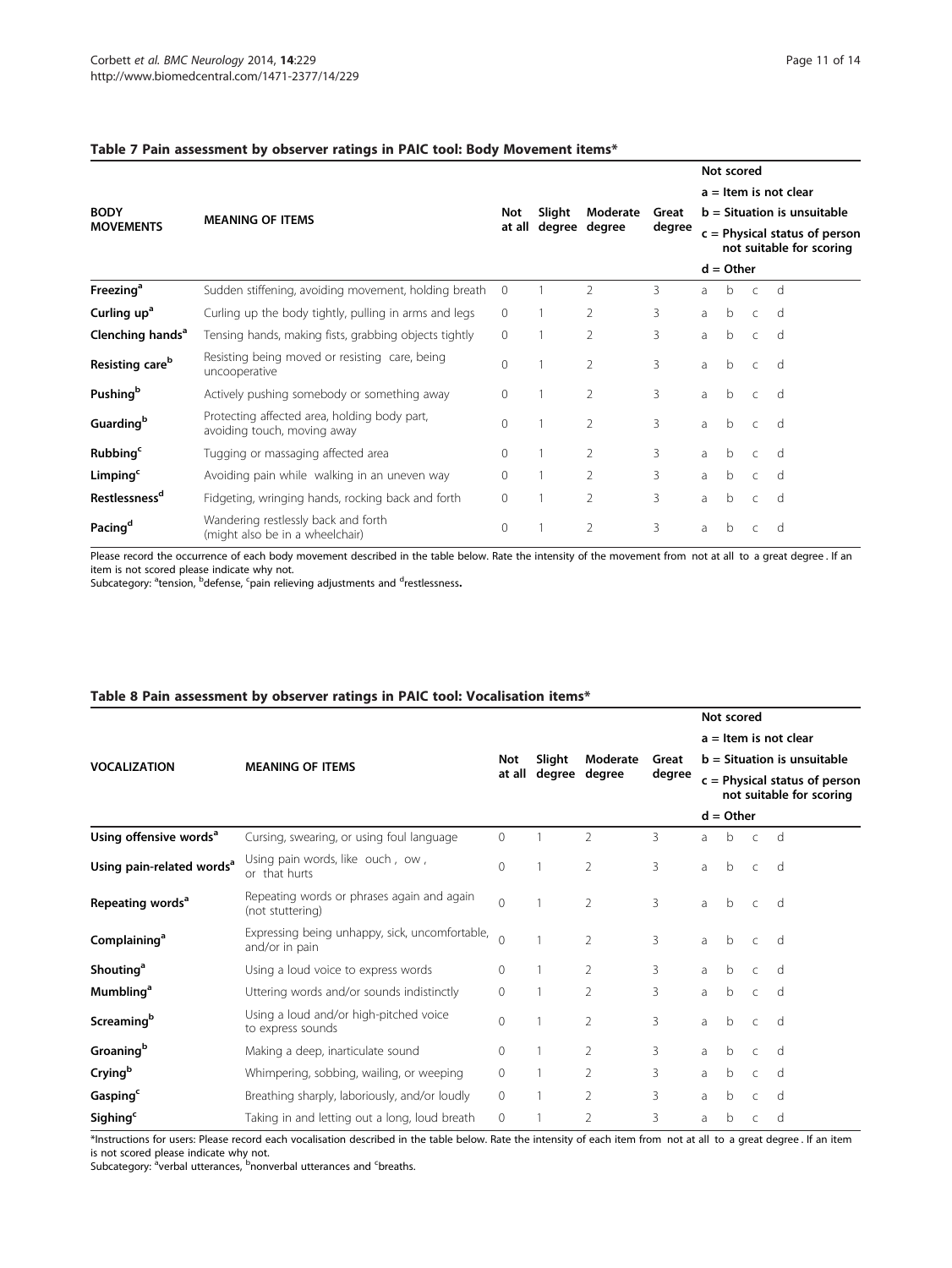<span id="page-11-0"></span>

There are further inherent challenges in the assessment of pain due to the subjective nature of the pain experience and lack of self-report in people with dementia. This study has utilised the best available approaches to address this issue, building on existing tools and utilising the best observational items for pain assessment to create the PAIC meta-tool. There is also a key issue regarding the established overlap between pain-related and non-pain-related behaviours, as discussed above, which blur the lines between pain assessment and other tools for use with people with dementia. However, this has been clearly recognised. In addition to the potential inclusion of non-pain specific items in the final version of the PAIC, the next phase of the initiative will involve the development of a supporting toolkit to address the issue.

The decision to create a comprehensive toolkit to support the new meta-tool is an important aspect of this work. This will provide specific resources to enable assessment of common symptoms of dementia which frequently overlap with pain-related items. These will particularly focus on BPSD such as agitation and aggression, as well as broader measures of function, activities of daily living and mood. This format will enable users to supplement the core pain assessment tool and maximise the usefulness of the overall toolkit. It is also expected that the toolkit will be tailored for use in different settings and patient groups such as Huntingtons disease, Parkinsons disease and people with learning difficulties or delirium, according to the unique requirements and challenges these present. This may include different assessment items or specific scoring methods. The toolkit will also recognise that while self-report is usually absent in this patient group, there are cases where it is possible, for example in early stages of cognitive impairment. The toolkit will therefore include simple forms of self-report assessment for use where it is feasible. Importantly, we hope that a brief version of the toolkit for use in clinical practice will be created and fully evaluated alongside the full research tool to ensure that it will be used in everyday clinical practice. Critical stages of future work will therefore be in the effective and userfriendly design of the final toolkit to ensure its ease of use and suitability in each setting. Key additions will include considering how to identify the location and duration (acute vs chronic) of pain, the development of tailored scales for specific types of pain such as orofacial pain or back pain and the further consideration of different types and causes of pain. As a first step, the Orofacial Pain Scale for Non-Verbal Individuals (OPS-NVI) has been developed, based on recent pilot work [\[45](#page-13-0)]. The OPS-NVI includes observations of not only facial expressions, verbalisations & vocalisations, and body movements, but also of specific orofacial pain-related behaviours such as limited jaw movements and drooling. Observations are being made at rest, while drinking and eating, and during oral care. The instrument is currently at the stage of field testing. Another addition to the toolkit will include an instrument for the effective assessment of back pain and neuropathic pain, the latter is notoriously complex and challenging to detect in people with cognitive impairment. This issue is of high clinical relevance and is not well described in the literature, partly due to the unique assessment and treatment approaches it requires.

Finally, a dedicated dissemination Working Group will be essential to oversee an extensive strategy to ensure the implementation of the final toolkit on an international basis. This will focus on overcoming the practical, political and social obstacles to implementation, incorporating robust translation, communication and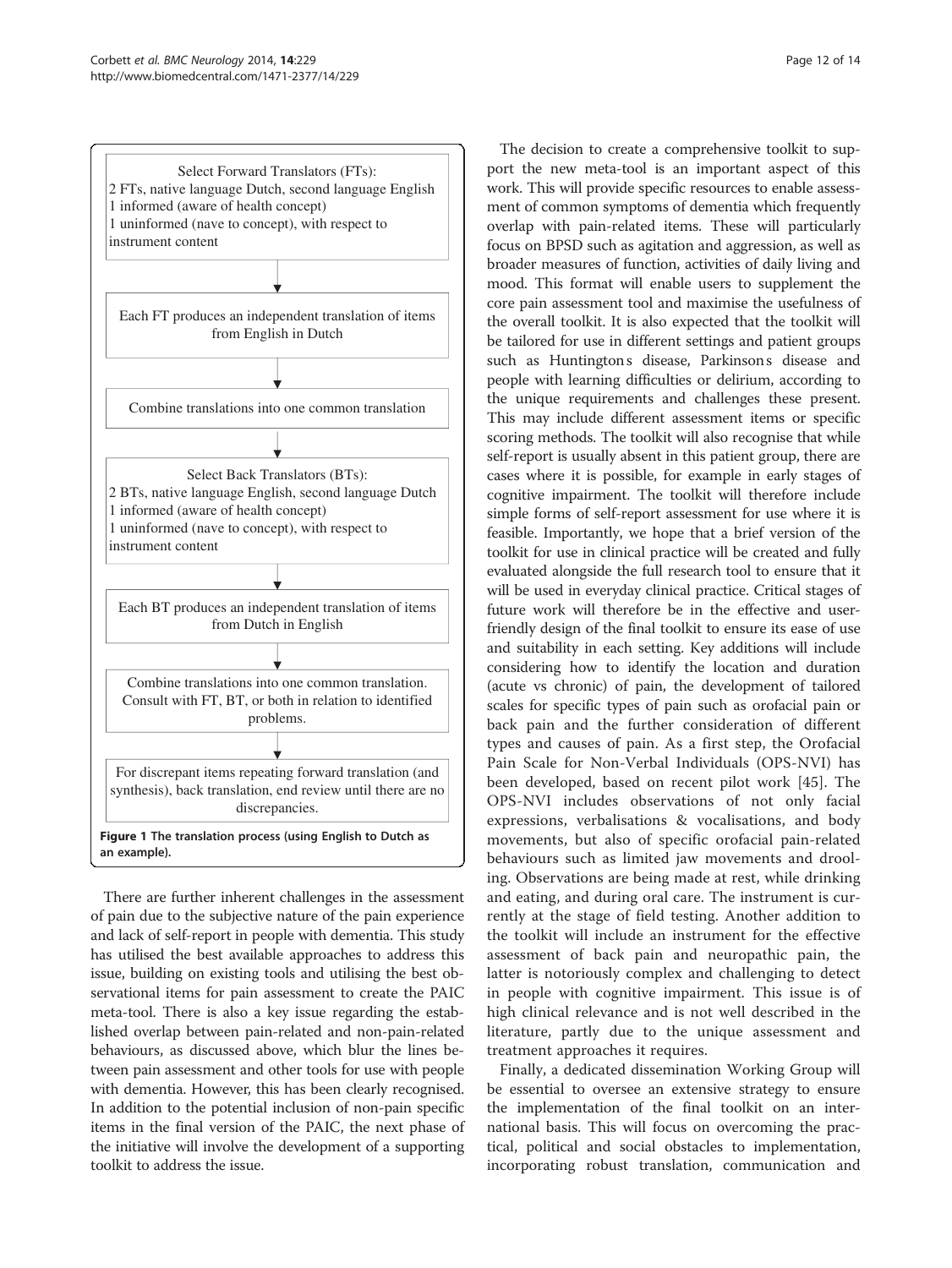<span id="page-12-0"></span>cross-working with policy makers and healthcare organisations and extensive academic, professional and lay dissemination activities.

## Conclusions

This EU-COST initiative has employed a previously unprecedented methodological approach, identifying the most meaningful pain assessment items based on empirical, rather than theoretical, value, and developing a robust evaluation and consensus procedure to create a final tool and toolkit with true universal utility. This paper represents the first step in this large, multidisciplinary, crosscultural initiative to make tangible improvements to the management of pain in people with dementia across the EU and further afield.

## Additional file

[Additional file 1:](http://www.biomedcentral.com/content/supplementary/s12883-014-0229-5-s1.docx) Table of items from the most promising pain assessment instruments categorized in Domains 1 3 of the AGS criteria.

#### Abbreviations

PAIC: Pain assessment in impaired cognition; AD: Alzheimers disease; VaD: Vascular dementia; AGS: American geriatric society; BPSD: Behavioural and psychological symptoms of dementia; OPS-NVI: Orofacial pain scale for non-verbal individuals.

#### Competing interests

The authors declare that they have no competing interests.

#### Authors contributions

All authors contributed to the design of the roadmap, WA, AC, SL, BSH, FL and MK designed the draft, all authors contributed with advice and text suggestions for the final version. All authors read and approved the final manuscript.

#### Authors information

Anne Corbett and Wilco Achterberg were joint first authors.

#### Acknowledgements

We acknowledge the support from the COST program (European Cooperation in the field of Scientific and Technical Research) for COST Action TD 1005, Pain Assessment in Patients with Impaired Cognition, especially Dementia .

AC would like to thank the National Institute for Health Research (NIHR) Mental Health Biomedical Research Centre and Dementia Unit at South London and Maudsley NHS Foundation Trust and Institute of Psychiatry, King s College London for supporting her time for this work.

#### Author details

<sup>1</sup>Wolfson Centre for Age-Related Diseases, Kings College London, London, UK. <sup>2</sup>Department of Public Health and Primary care medicine, Leiden University Medical Center & EU COST Vice-Chair, Leiden, The Netherlands. <sup>3</sup>Department of Global Public Health and Primary Care, Centre for Elderly and Nursing Home Medicine, University of Bergen, Bergen, Norway. <sup>4</sup>Center for Age-Related Medicine, Stavanger University Hospital, Stavanger, Norway. 5 Department of Orofacial Pain and Dysfunction, Academic Centre for Dentistry Amsterdam (ACTA), University of Amsterdam and VU University Amsterdam, Amsterdam, The Netherlands. <sup>6</sup>Department of Epidemiology & Biostatistics, EMGO Institute for Health and Care Research, VU University medical center, Amsterdam, The Netherlands. <sup>7</sup>Department of Physiological Psychology, University of Bamberg, Bamberg, Germany. <sup>8</sup>Department of Global Public Health and Primary Care, Physiotherapy Research Group, University of Bergen, Bergen, Norway. <sup>9</sup>Social Sciences Department & Center for Cognitive and Behavioral Psychology (CCBP), University of Nicosia,

Nicosia, Cyprus. <sup>10</sup>Department of Neurology, Neurosurgery and Psychiatry,<br>University of Medicine and Pharmacy Carol Davila , Bucharest, Romania. <sup>1</sup>Department of Clinical Psychology, University of Giessen, Giessen, Germany. <sup>12</sup>Department of Public Health and Primary Care, Leiden University Medical Center, Leiden, The Netherlands. 13Department of Physiological Psychology, University of Bamberg, Bamberg, Germany.

#### Received: 6 November 2013 Accepted: 19 November 2014 Published online: 10 December 2014

#### References

- 1. Alzheimers Disease International (ADI): World Alzheimer Report. [[http://www.](http://www.alz.co.uk/research/files/WorldAlzheimerReport.pdf) [alz.co.uk/research/files/WorldAlzheimerReport.pdf\]](http://www.alz.co.uk/research/files/WorldAlzheimerReport.pdf)
- 2. Maxwell CJ, Dalby DM, Slater M, Patten SB, Hogan DB, Eliasziw M, Hirdes JP: The prevalence and management of current daily pain among older home care clients. Pain 2008, 138(1):208 216.
- 3. Benedetti F, Vighetti S, Ricco C, Lagna E, Bergamasco B, Pinessi L, Rainero I: Pain threshold and tolerance in Alzheimers disease. Pain 1999, 80(1 2):377 382.
- 4. Gibson SJ, Helme RD: Age-related differences in pain perception and report. Clin Geriatr Med 2001, 17(3):433 456.
- 5. Schmidt ML, Zhukareva V, Perl DP, Sheridan SK, Schuck T, Lee VM, Trojanowski JQ: Spinal cord neurofibrillary pathology in Alzheimer disease and Guam Parkinsonism-Dementia complex. J Neuropathol Exp Neurol 2001, 60(11):1075 1086.
- 6. Cole LJ, Gavrilescu M, Johnston LA, Gibson SJ, Farrell MJ, Egan GF: The impact of Alzheimers disease on the functional connectivity between brain regions underlying pain perception. Eur J Pain 2011, 15(6):568.e1-e11.
- 7. Corbett A, Husebo B, Malcangio M, Staniland A, Cohen-Mansfield J, Aarsland D, Ballard C: Assessment and treatment of pain in people with dementia. Nat Rev Neurol 2012, 8(5):264 274.
- 8. Scherder E, Herr K, Pickering G, Gibson S, Benedetti F, Lautenbacher S: Pain in dementia. Pain 2009, 145(3):276 278.
- Achterberg WP, Scherder E, Pot AM, Ribbe MW: Cardiovascular risk factors in cognitively impaired nursing home patients: a relationship with pain? Eur J Pain 2007, 11(6):707 710.
- 10. Merskey H, Bogduk N: Classification of Chronic Pain: Descriptions of Chronic Pain Syndromes and Definitions of Pain Terms. 2nd edition. Seattle: International Association for the Study of Pain (IASP) Press; 1994.
- 11. Siniscalchi A, Gallelli L, De Sarro G, Malferrari G, Santangelo E: Antiepileptic drugs for central post-stroke pain management. Pharmacol Res 2012, 65(2):171 175.
- 12. Scherder EJ, Plooij B: Assessment and management of pain, with particular emphasis on central neuropathic pain, in moderate to severe dementia. Drugs Aging 2012, 29(9):701 706.
- 13. Husebo BS, Kunz M, Achterberg WP, Lobbezoo F, Kappesser J, Tudose C, Strand LLI autenbacher S: Pain assessment and treatment challenges in patients with dementia. Zeitschrift fr Neuropsychologie 2012, 23(4):237 246.
- 14. Husebo BS, Strand LI, Moe-Nilssen R, Husebo SB, Ljunggren AE: Pain in older persons with severe dementia. Psychometric properties of the Mobilization-Observation-Behaviour-Intensity-Dementia (MOBID-2) Pain Scale in a clinical setting. Scand J Caring Sci 2010, 24(2):380 391
- 15. Lobbezoo F, Weijenberg RA, Scherder EJ: Topical review: orofacial pain in dementia patients. A diagnostic challenge. J Orofac Pain 2011, 25(1):6 14.
- 16. AGS Panel on Persistent Pain in Older Persons: The management of persistent pain in older persons. J Am Geriatr Soc 2002, 50(6 Suppl):S205 S224.
- 17. Husebo BS, Ballard C, Cohen-Mansfield J, Seifert R, Aarsland D: The response of agitated behavior to pain management in persons with dementia.  $Am$ J Geriatr Psychiatry 2013, doi:10.1016/j.jagp.2012.12.006, in press.
- 18. Mokkink LB, Terwee CB, Knol DL, Stratford PW, Alonso J, Patrick DL, Bouter LM, de Vet HC: The COSMIN checklist for evaluating the methodological quality of studies on measurement properties: a clarification of its content. BMC Med Res Methodol 2010, 18:10:22.
- 19. Chapman CR: Progress in pain assessment: the cognitively compromised patient. Curr Opin Anaesthesiol 2008, 21(5):610 615
- 20. Hadjistavropoulos T, Herr K, Turk DC, Fine PG, Dworkin RH, Helme R, Jackson K, Parmelee PA, Rudy TE, Lynn Beattie B, Chibnall JT, Craig KD, Ferrell B, Ferrell B, Fillingim RB, Gagliese L, Gallagher R, Gibson SJ, Harrison EL, Katz B, Keefe FJ, Lieber SJ, Lussier D, Schmader KE, Tait RC, Weiner DK, Williams J: An interdisciplinary expert consensus statement on assessment of pain in older persons. Clin J Pain 2007, 23(Suppl 1):S1 S43.